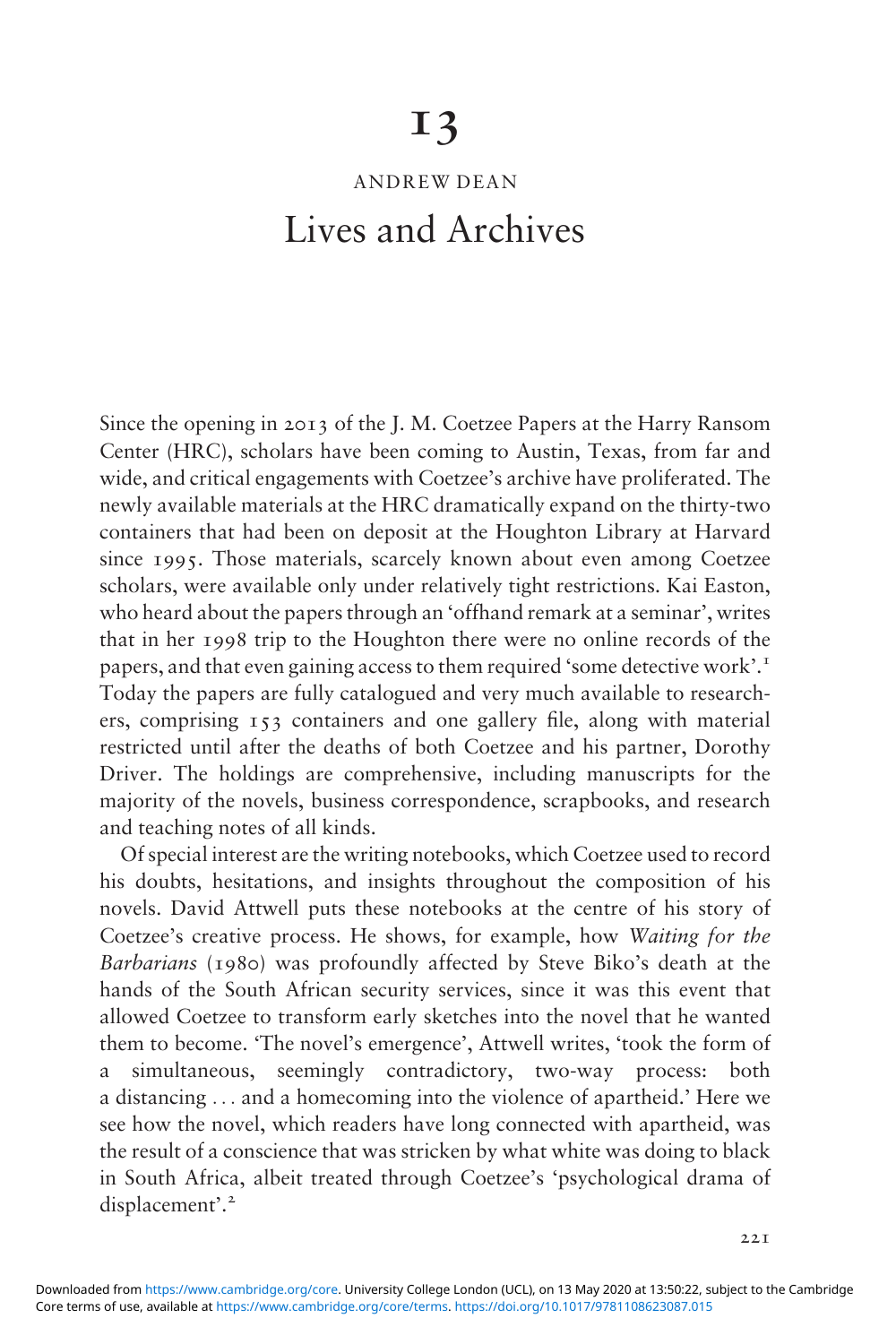As this new archivally focused critical work aims to transform our understanding of Coetzee's writing, the provenance and nature of the papers upon which such scholarship is based have become a central concern. In this chapter I situate the archive in relation to Coetzee's published autobiographical texts, critical work, and writings on the themes of secrets and lies. I argue that the nature of Coetzee's long-standing explorations of archival themes in his fiction, placed alongside particular passages I draw from material that is now at the HRC, encourage critics to confront methodological questions about their own practices. Rather than presuming that the materials have arrived to us in some unmediated and unselfconscious way, we are encouraged to develop approaches that are commensurate with the challenges presented both by this author and the literary situation in which he writes. I ask, how may the Coetzee archive be read? What kind of truth are we seeking when we read his work (both published and archival)? What ends do archives achieve for writers themselves?

Coetzee has drawn from auto/biographical resources throughout his career. On 1 January 1970, he wrote in his clear longhand the first lines of what became his debut novel, *Dusklands* (1974): 'Among those <sup>the</sup> heroes who first ventured into the interior of Southern Africa and brought us back the news of what we had inherited won, Jacobus Janszoon Coetzee has hitherto occupied an honorable but <sup>if</sup> minor place.<sup>3</sup> Writing here in a name that both is and is not his own – these lines turn out in Dusklands to be authored by one 'S. J. Coetzee' and translated by 'J. M. Coetzee' – his composition, for the first time, could proceed. In later fictions, such as Elizabeth Costello (2003) and Diary of a Bad Year (2007), figures of the author ('Elizabeth Costello' and 'JC' respectively) seem to be responding to the demand that the public makes upon Coetzee that he enter into political discourse as a political voice. Looking back across his career, David Attwell in Life of Writing suggests that 'Coetzee's writing is a huge existential enterprise, grounded in fictionalized autobiography. In this enterprise the texts marked as autobiography are continuous with those marked as fiction – only the degree of fictionalization varies.' 4

One claim is worth dispensing with immediately: Coetzee's auto/biographical practices are not atypical in this period. On the contrary, the dispersal of the subject in post-war writing, linked to 'postmodern' understandings of identity and the self, did not put an end to life-writing, but saw it transformed and even expanded in its creative possibilities. It is telling that Attwell refers to the influence of Roland Barthes's autobiographical writing on Coetzee. As Paul Eakin has argued, Barthes's work, often taken to be the paradigmatic instance of postmodern autobiography, in fact undertakes a process of 'concealment and display', simultaneously affirming and denying a relationship

222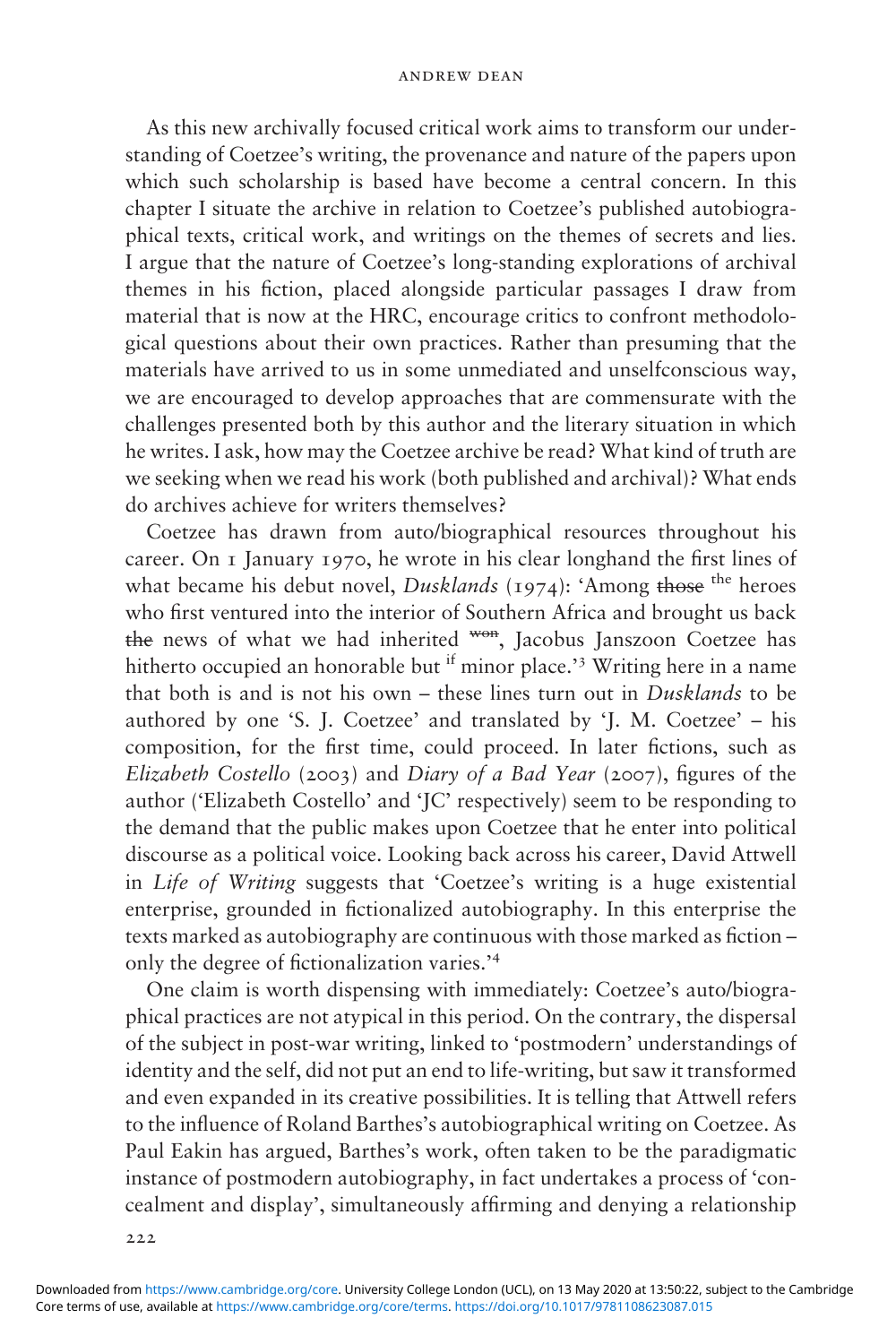with the 'world of reference'. <sup>5</sup> Max Saunders argues that interactions of forms of 'auto/biography' and forms of fiction are central to modern literature in general, including what has become known as postmodernism. Specifically, he suggests that auto/biographical work in the period in which Coetzee was writing developed a 'meta'relationship with itself. This is'metaauto/biografiction': writing that relies on identifications between fiction and the self's auto/biography (as opposed simply to the self), and which, in so doing, both lays claim to a particular genre and calls attention to its constructedness.<sup>6</sup>

What is distinctive about Coetzee's auto/biographical practice, though, is the extent to which it is preoccupied with the archive itself. As Jan Wilm writes, Coetzee's work was from the outset impelled by 'archival dynamics'. Eugene Dawn, in 'The Vietnam Project', works in a library, and the text is structured such that it 'mimics an archiving of another text'. 'The Narrative of Jacobus Coetzee' parodies the treatment of archival documents, and is itself an archive, one in which historical manuscripts have been tampered with. Indeed, once one begins to look, archives are everywhere in Coetzee's writing: Wilm points out more or less direct examples, such as William Burchell's volume in the British Museum in Youth (2002) and the author's notebooks in Summertime (2009).<sup>7</sup> Coetzee has written in an autobiographical mode about his own encounter with an archive too. While a doctoral student at the University of Texas at Austin in the late 1960s, he consulted manuscripts of Samuel Beckett's Watt (1953). He has recalled the weeks he spent 'perusing' the manuscripts, 'pondering the sketches and numbers and doodles in the margins'. He became 'disconcerted', he writes, 'to find that the well-attested agony of composing a masterpiece had left no other traces than these flippancies'  $(DP, 5I)$ .

Like many of Coetzee's characters, and indeed like Coetzee himself, critics are finding that their encounters with archival materials carry an affective charge. Martin Woessner writes of discovering an author suddenly personalized. There is 'a magic' that 'still seemed to cling to the various notebooks, drafts, and clippings I felt and held', he explains.<sup>8</sup> Attwell recalls that the materials cast a 'spell' over him; the archive shows 'the remarkable ways' in which Coetzee has transformed 'quite ordinary materials into unforgettable fiction'. <sup>9</sup> It is perhaps no surprise that the author himself has a sense of all of this. In one notebook fragment in Summertime, the John character compares his work with that of the labour of building 'roads, walls, pylons'. The 'secret authors' of our built world achieve '[i]mmortality of a kind, a limited immortality'. This leads him to wonder why 'he persist[s] in inscribing marks on paper' – is it 'in the faint hope that people not yet born will take the trouble to decipher them?' The archive in Texas makes this 'faint hope' much more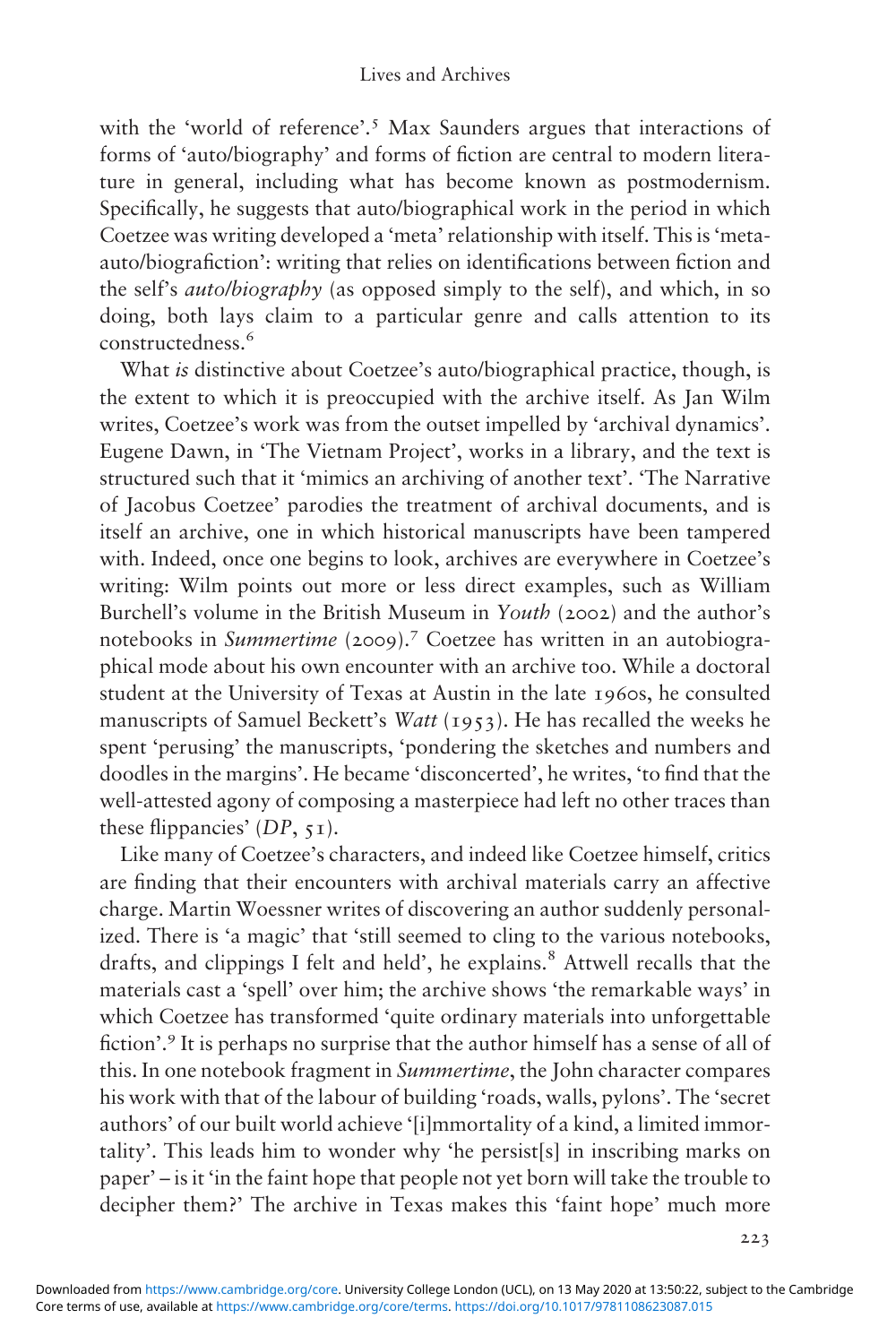distinct: it too is a 'well-laid slab whose well-laidness is plain for all to see'  $(Sum, 7)$ .

Part of what is so extraordinary about the materials stored at the HRC is the order and neatness of what is available for researchers, especially in comparison with other author archives. Professional cataloguing alone does not account for this  $-$  it is rather a consequence of the fact that Coetzee was his own first archivist, cataloguer, printer, and binder. There may indeed be some truth in the memory of John offered by one of the characters in Summertime, that 'he had missed his calling, that he should have been a librarian' (Sum, 212). Coetzee, for example, bound the nine drafts of Life  $\acute{\sigma}$  Times of Michael K (1983) by hand, transforming them into five covered volumes;<sup>10</sup> he also bound many other manuscripts with string, including the first draft of 'The Vietnam Project' from Dusklands. Coetzee's self-archiving in fact pre-dates his first novel. He kept scrapbooks of cuttings of articles or items of interest, including a number from the 1950s, and six volumes of clippings from the Times Literary Supplement spanning 1969–77. Carefully recorded research notes, records of reading, and so on, speak of a mind dedicated to this kind of industry.

Critics have argued that the legibility and completeness of the papers 'would have served the creative process'. Having these materials accessible and at hand, Attwell argues, allowed the author to 'move blocks of text around and to recover discarded fragments'. <sup>11</sup> This is no doubt true. Late in the drafting of Foe (1986), for example, when Coetzee was at a creative impasse, he mined his notebook ideas, creating a 'salvage' list in which he looked for inspiration among his otherwise discarded or forgotten thoughts on the novel, dating back to 1982. In 1975, working on In the Heart of the Country (1977), Coetzee collected twenty-four previous notebook entries, with the comment, 'The following notes may be useful.'<sup>12</sup> There are many other examples of similar practices.

Yet the very excessiveness of Coetzee's self-archiving suggests that his papers are not a mere precursor to the published works. Rather, they serve some independent function for him. As in *Summertime*, it is tempting to see the bound pages of drafts, the carefully ordered notebooks, and the other material, as part of a bid for '[i]mmortality of a kind, a limited immortality'. Coetzee's papers are now housed in perpetuity at the HRC, after all, alongside those of many other major writers. They can be called up after reading some of Beckett's papers, for example, and the doodles and hesitations of the manuscripts of Watt compared with the moments of struggle and resolution in the manuscripts of Foe. Readers of the archive now inevitably participate in this bid: working through the materials, developing articles and monographs based on the archives, contemporary critics guarantee Coetzee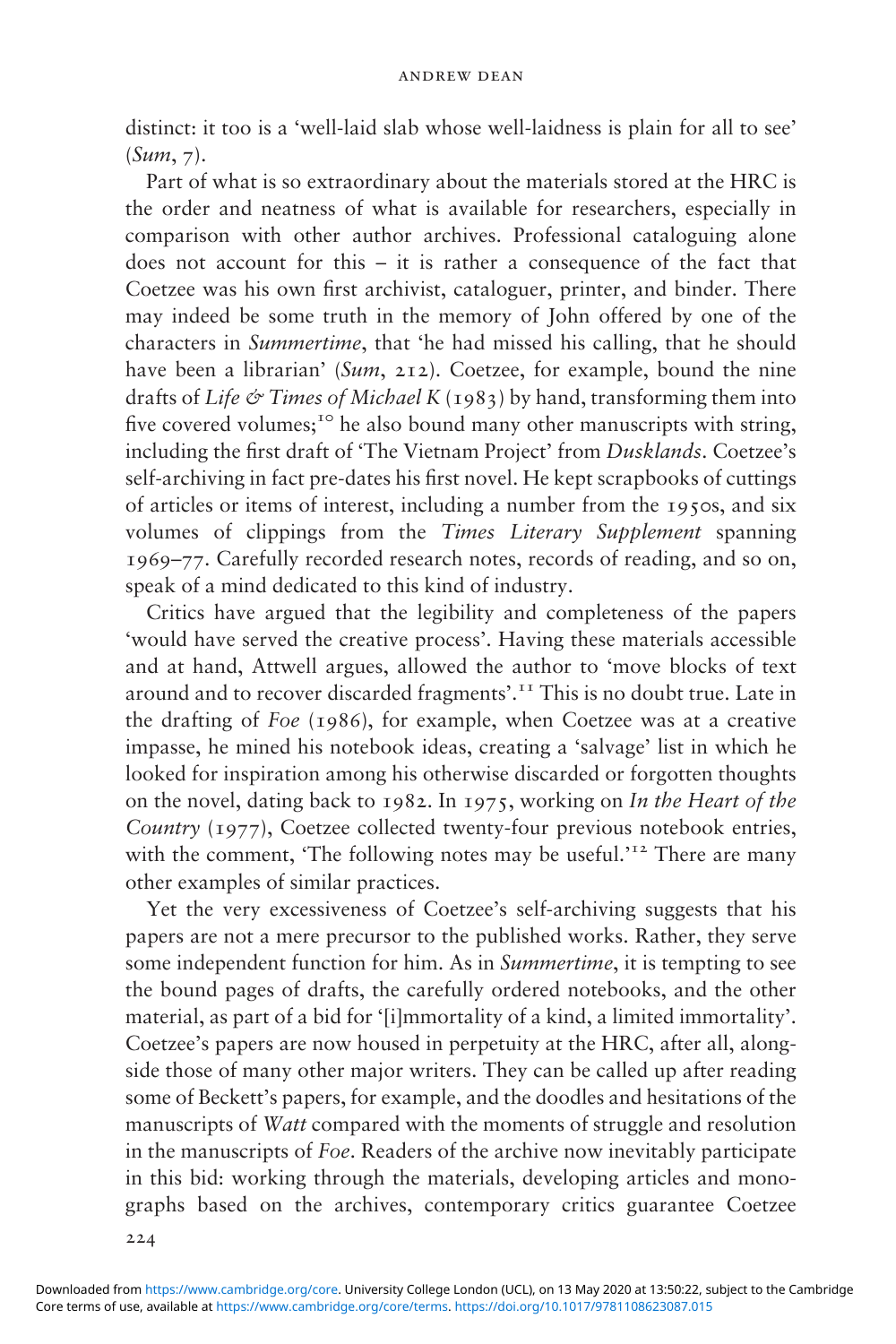a certain kind of immortality (limited though it may be). As a salaried literary critic, Coetzee has long been aware both of the potential value of archival remains for scholars, and of the nature of work they would have to undertake. His career too has unfolded within one of the institutions – academia – principally responsible for preserving, sponsoring, and disseminating manuscripts and research. It is no surprise, then, that what he calls his 'marks on paper' have proven especially amenable to and generative of further cataloguing, preservation, and scholarly labour.

As we have already begun to observe, Coetzee is self-conscious in his published writing about the ways in which an author's supposedly hidden 'marks' may serve his own emotional needs. Yet it is another example, from Youth, which stands out for how it connects personal papers, an author's biographical life, and the conditions of possibility for writing itself. In one passage, John's diary is discovered by his girlfriend of the moment, Jacqueline. Reading his hostile comments about her, she decides to end their relationship. The narrator, inhabiting John's thoughts, wonders:

Is he sorry? Certainly he is sorry Jacqueline read what she read. But the real question is, what was his motive for writing what he wrote? Did he perhaps write it in order that she should read it? Was leaving his true thoughts lying around where she was bound to find them his way of telling her what he was too cowardly to say to her face?  $(Y, 9)$ 

Here, his apparently secret papers might have been created to serve an ignoble end – the suggestion is that they might always have been intended to be made public. This leads John to reflect that the 'question of what should be permitted to go into his diary and what kept forever shrouded goes to the heart of all his writing' (Y, 9). These reflections are given an extra piquancy in this work of autrebiography, a work which establishes a distance between the protagonist ('he') and the autobiographer. The reflections have the feeling, that is, of a theoretical exploration of what we are reading: what 'he' is revealing in Youth is that which need not be forever shrouded, what is permitted to be revealed. Those looking for the private truth of an 'I', the suggestion goes, are going to be disappointed.

This episode in Youth further parallels an early draft of 'The Vietnam Project', dating from the beginning of Coetzee's writing career. The composition and use of this work show that the questions 'he' asks in the later autrebiography had emerged in Coetzee's own writing and life. Labelled on the front of the manuscript as 'Discarded First sketch for The Vietnam Project', this early draft was composed between 11 and 25 May 1972. It comprises a dialogue in seven parts between a 'Mrs C.' and a counsellor. The dialogue centres on Mrs C.'s unhappy marriage to Mr C., who has recently told his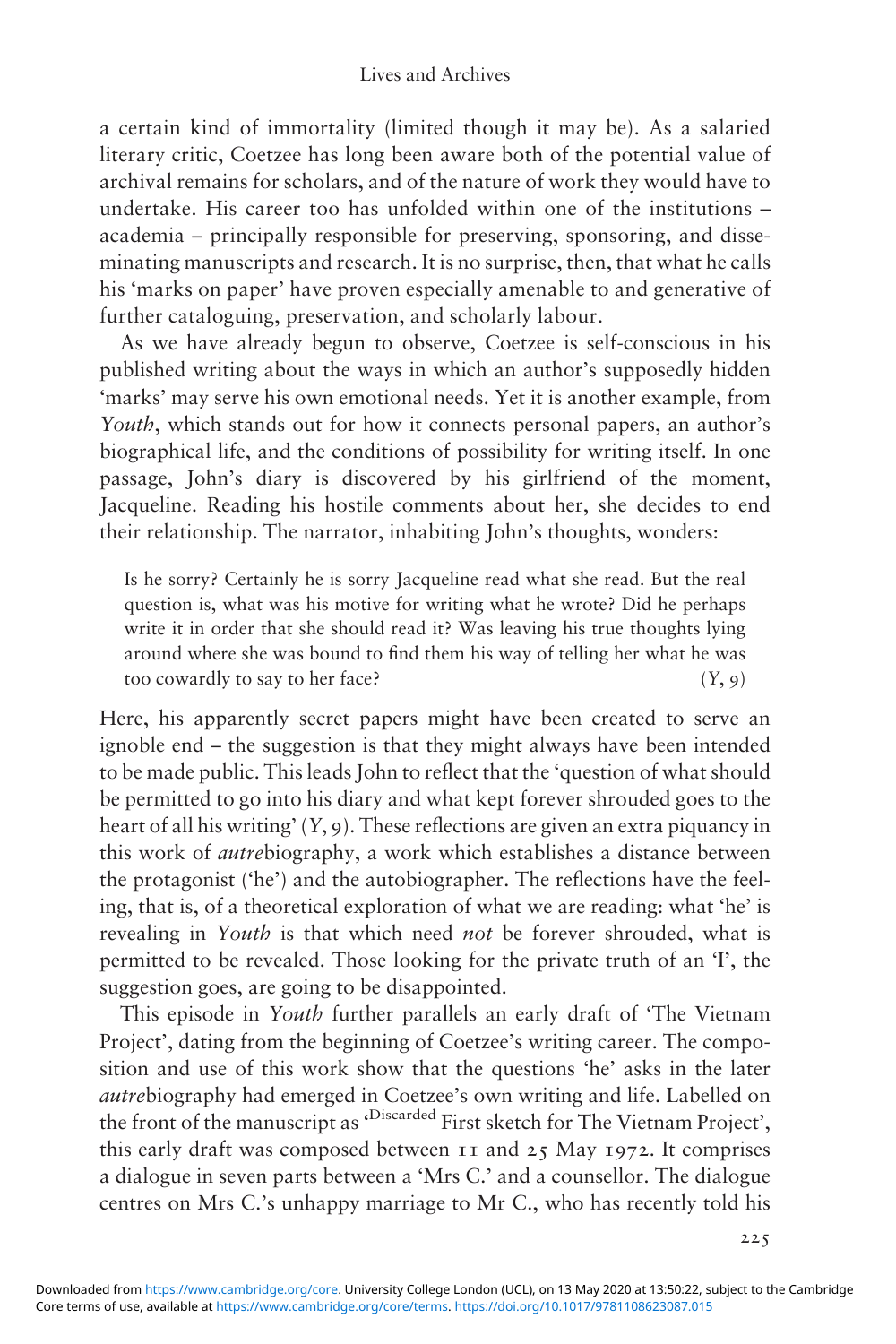wife of an extra-marital affair. At first, Mrs C. explains, her husband 'wanted us to be friends ..., this other woman and me':

He was always pushing for that. I was terribly jealous, I was quite sick with jealousy, I can see that now. I used to follow him when he went to see her, I wouldn't let him out of my sight. Then he stopped trying to shake me off and took me with him. So we all sat around in his girl-friend's apartment, all being very polite. Then he wanted to go to bed with us, both of us.<sup>13</sup>

In the final section of the draft, Mrs C. brings her husband's diary to her session with the counsellor. The counsellor asks whether he has Mr C.'s 'authorization to read this', to which she responds, '[n]ot officially'. This begins a conversation between them about privacy and reading diaries: the counsellor tells Mrs C. that what happens between her and her husband is her 'own affair', and that he does not wish to 'interfere in domestic affairs'. Mrs C. responds that the counsellor is already involved in such matters – 'you are a presence in the home and we're both very much aware of you all the time' – before asserting that she did not take the diary 'without his knowledge'. She explains:

He knows that I read it. That is one of his ways of keeping control of me. The big lie is that his diary is private. But I read it and he knows that I read it. So if he wants to tell me a lie, all he does is to write it in his diary. Or if he wants to hurt me. For instance, there are all kinds of things there about him and his girlfriend. Officially I don't read it, so officially I don't know about it, so he needn't accept responsibility for hurting me.

Mrs C. compares reading the diary to 'reading pornography'–'suddenly you're at the dirty bit, at the secret of the diary' – and she and the counsellor further discuss the ethics of reading such materials.<sup>14</sup> As in Youth, supposedly personal papers are used here both to tell and not to tell intimate partners hurtful things; in both the draft and the published autrebiography the diary form itself provides an alibi. And, reading now in the terms of what is housed at the HRC, insofar as it reveals the potentially hurtful elements of Coetzee's own writing, the archive too contains its own alibi: it is both what should not be seen and what inevitably will be seen, hidden from critics and readers, but also in plain sight.

For critics, the draft returns us to the status of the archive itself, and particularly to the nature of Coetzee's understandings and anticipations of its likely readers. This sense is developed by the draft's own transmission history. It was held back from the Houghton, where the material for Dusklands had otherwise been put on deposit; the bound manuscript is now located in container thirty-three, the first of the container series that is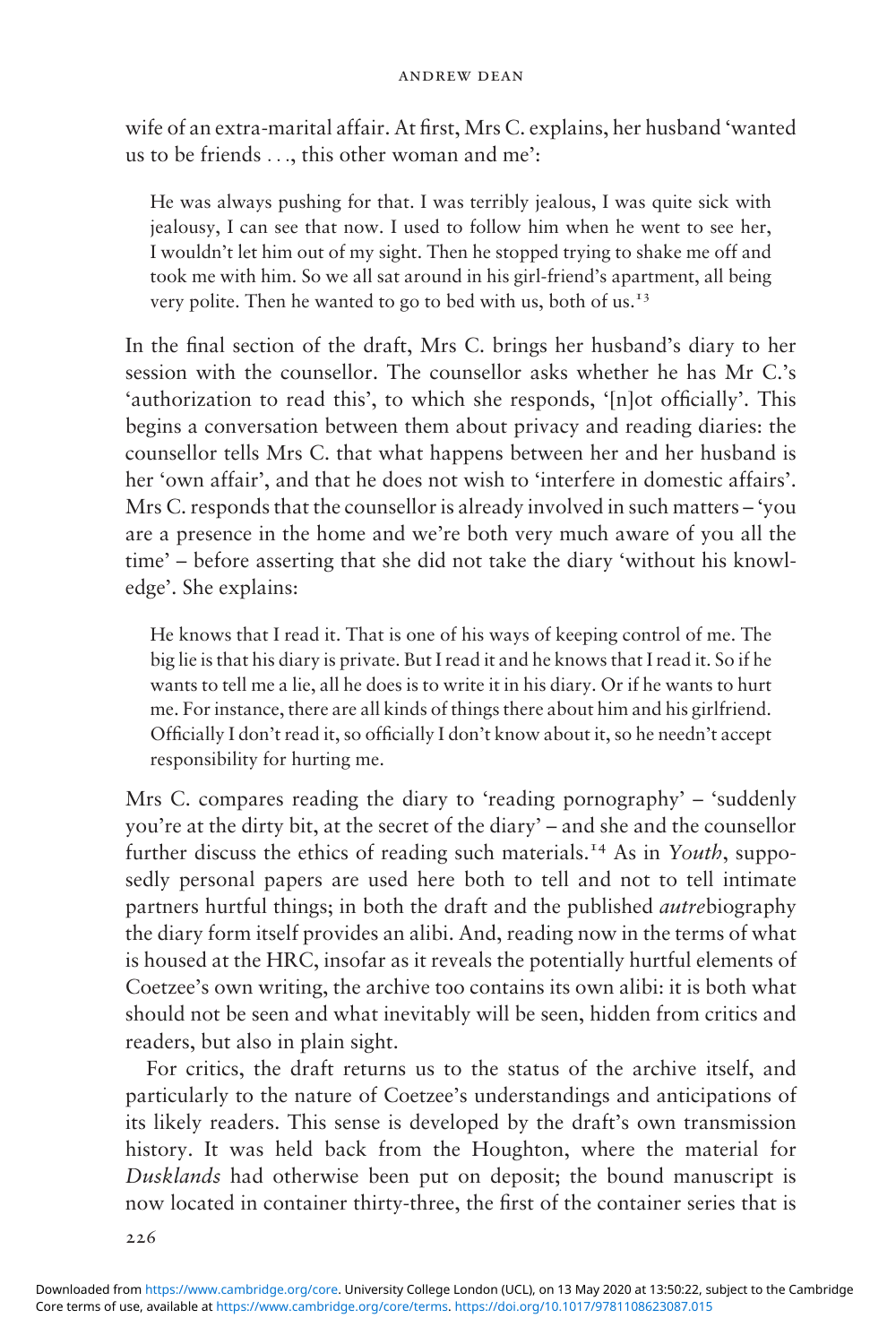new to scholars at the HRC. One possible explanation for this delay is that Coetzee was using elements of it for the passage in Youth in which Jacqueline finds the diary. Another is that he was protecting reputations. Whatever the case, when reading it we are confronted with our situation as readers. What Mr C. has decided to hide and display will achieve particular ends. Wilm suggests that since 'the archive as a trope, as a figure, as a phenomenon, both narrated and reflected, is part of Coetzee's fictional world, readers and scholars working with the Coetzee Papers are asked to reflect on the status of his archive'. <sup>15</sup> This first sketch of 'The Vietnam Project' and its history of preservation and transmission certainly corroborate the need for this kind of reflection, but also suggest that it must involve at least some degree of wariness. The archival materials are always in some sense self-conscious, and there is no simple way for us to get past Coetzee to the truth of the archive. Ours is not a task of opening tombs and finding the bodies within (and even if it were, what kind of truth is a corpse?), but rather one of reading the signs of history and composition.

This example represents, albeit at a high pressure, the more general difficulty for critics handling the archives of living authors. In an era when the university is playing an ever-greater role in literary reception (not to mention production), we must now confront how academic critical labours participate in the literary field. John Bolin, in his review of J. M. Coetzee and the Life of Writing, finds that Attwell 'never truly confronts the methodological questions that are only becoming more pressing for archival scholars in an age when (famous) writers, at some stage, begin to consider that their papers will be read'. Bolin suggests that readers will eventually be 'forced to extend and invert the kinds of questions Attwell poses' if they are to come to grips with Coetzee's 'grey canon' (works that do not belong to the published oeuvre, but which are now becoming part of the recognized corpus of writing). Beginning this project would involve asking not how Coetzee's published writing is autobiographical, as Attwell does in Life of Writing, but rather, according to Bolin, 'how closely related are the voices in his notebooks to the selves who emerge from and disappear in the pages of his books'. 16

Coetzee's own writings on secrets and lies in autobiographical discourse allow us to further develop Bolin's sense that Coetzee's archive challenges the usual methodologies, derived from biographical and genetic traditions, which critics use to approach such materials. In Youth, Coetzee makes two suggestions about the relationship between writing and life: the first is that what appears to be personal may have been created for other peoples' eyes, to achieve particular ends. The second is that there may be no such thing as truly personal or at least private writing anyway. Instead, writing is always in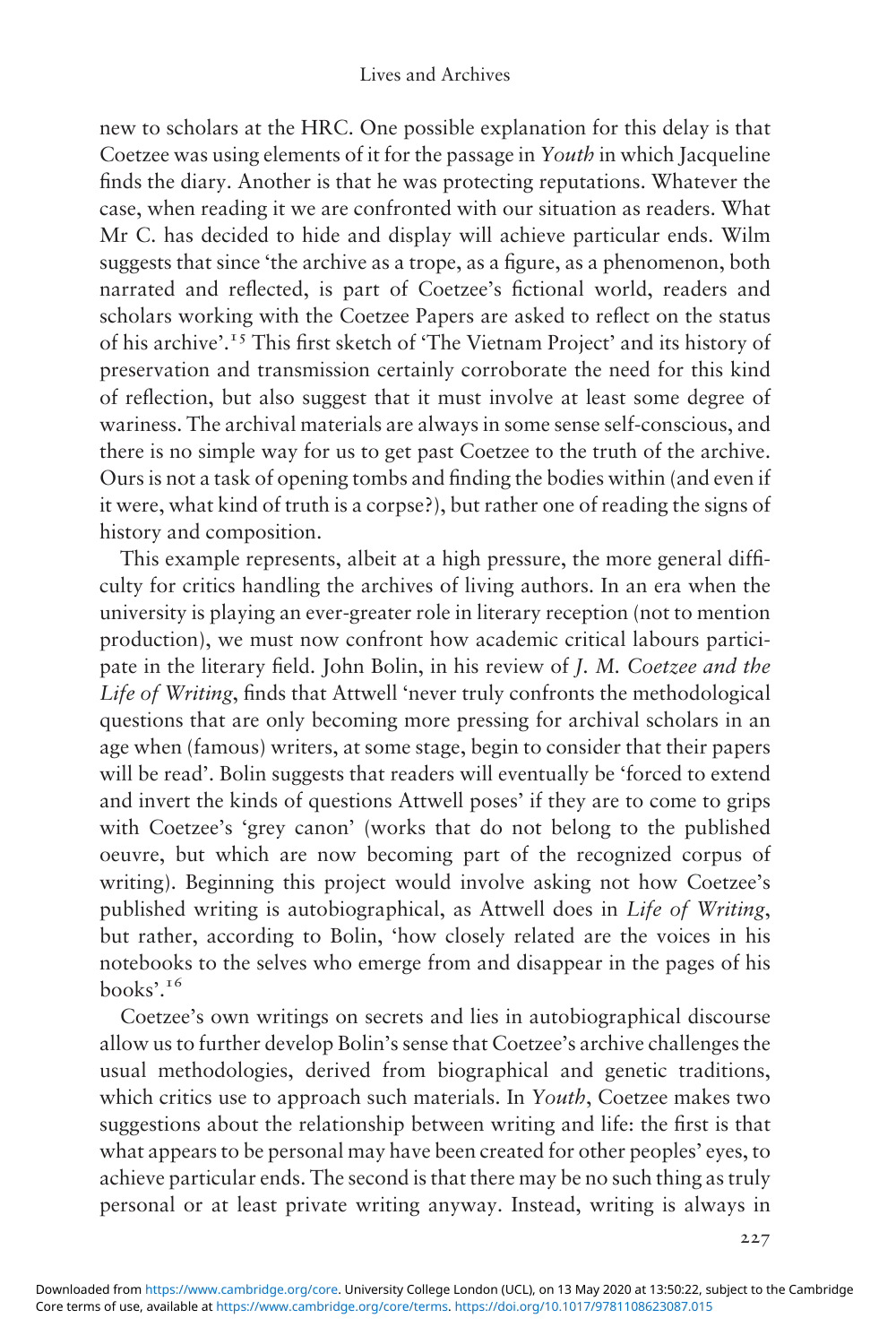some way public. This second point is certainly true of the period in which Coetzee has been working: there are any number of institutions which will make 'private' writing public, including the research university with its staff of literary critics, the endowed archive, and publishers. Nevertheless, he suggests that there will always be secrets that such institutions cannot contain or transmit.

There are reflections on the nature of the *true* secret throughout Coetzee's published writing – beyond the episode of the diary, the topic of what is not being said or cannot be said emerges with notable frequency. In Boyhood  $(1997)$  'he' holds his school life as a 'tight secret' from his mother  $(B, 5)$ . His preference for the Russians over the Americans in the Cold War 'is a secret so dark that he can reveal it to no one'; he soon reflects that '[w]hatever he wants, whatever he likes, has sooner or later to be turned into a secret' (B, 26, 28). Even cricket is part of his hidden world, as'the secret that he manages to cover up elsewhere is relentlessly probed and exposed' while he is batting  $(B, 54)$ . In Youth, the young John tells bafflingly inconsequential lies. At the Poetry Society, he is asked his age: '"Twenty-one," he says. It is a lie: he is twentytwo.' His many difficult sexual liaisons cause him to wish that he could 'put the whole shameful business behind him, close the book on it'  $(Y, 73, 130)$ . In Summertime, the right of John to be protected from 'academic newshound[s]' seeking to 'get some dirt on him' is a recurring concern, while Vincent's various interlocutors also have their own secrets to hide ( $Sum, 35$ ). In the volume of exchanges with psychologist Arabella Kurtz, The Good Story (2015), Coetzee wonders whether the return of the repressed predisposes us to presume that secrets always come back. It may be, he says, that the 'true secret, the inadmissible secret, the secret about secrets, is that secrets can indeed be buried and we can indeed live happily ever after'  $(GS, 34)$ . Of course, these suggestions about secrets are at odds with his practice of self-archiving: they imply that there is another order of secrets, one which can never be displayed.

Coetzee explores secrets more fully in his literary criticism, arguing that some may be impossible to tell in autobiography. In his inaugural professorial lecture at the University of Cape Town in 1984, published as Truth in Autobiography, he focuses on secrets and desire in Rousseau's Confessions  $(1782-9)$ <sup>17</sup> Shameful desires are valuable for Rousseau in the 'economy of confession', Coetzee argues, as 'every secret or shameful appetite' becomes 'confessable currency'. There is ultimately a convention of blindness in autobiography: by storing up shameful desires – the apparent truth of oneself – as assets in the economy of confession, Rousseau ensures that desires cannot be told (or 'spent'). This is not because these desires 'lie too close to the autobiographer's heart but because they lie too close to his art'. Holding onto his 'mysterious contradictions', Rousseau is free to write – but 'take away the last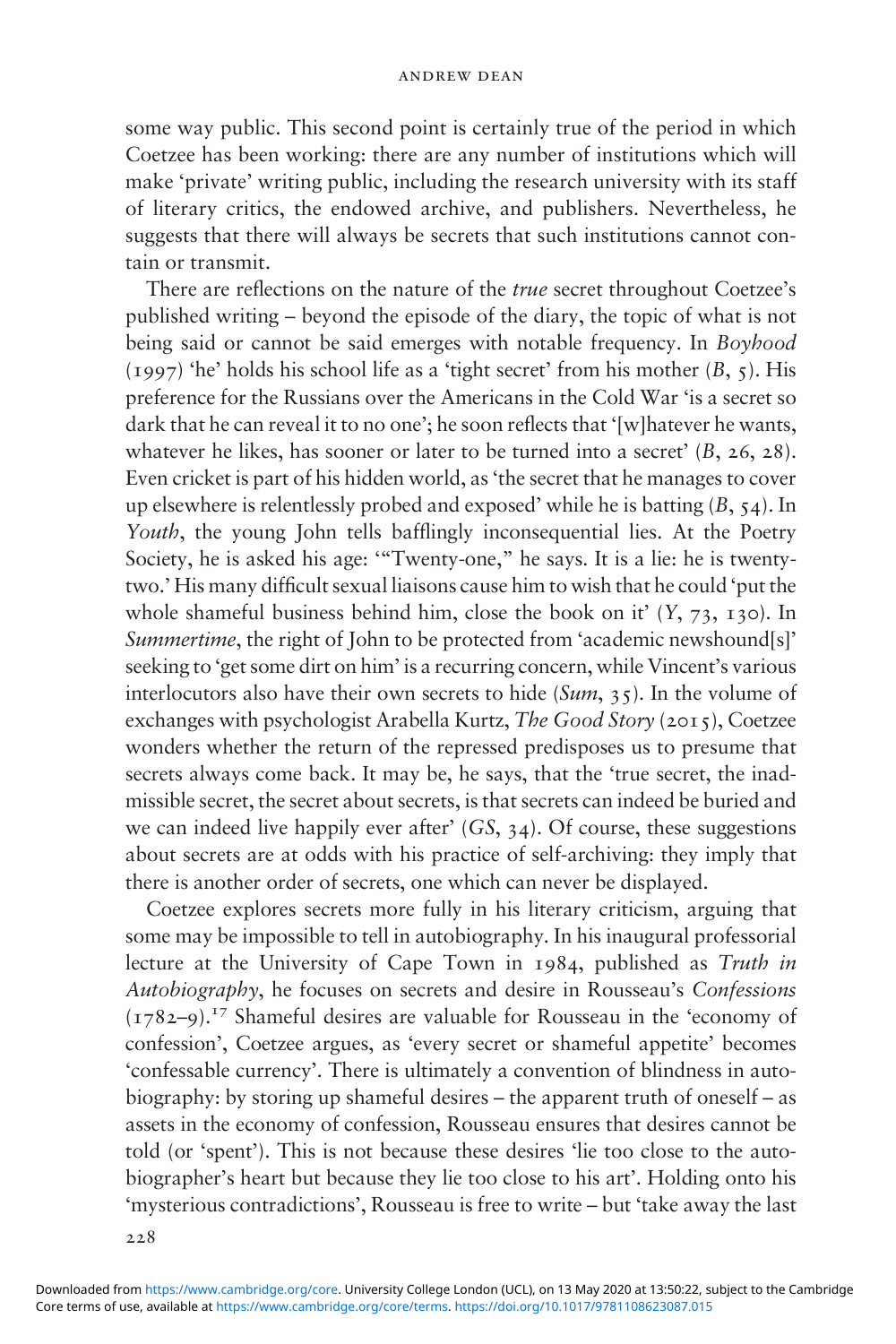veil' and 'no further confession is necessary.' Truth in Autobiography suggests that truth for the autobiographer primarily serves a narrative function, helping him to 'get from point A to point B in the text'; the absolute truth, whatever that may be, cannot enter into the discourse, as it is not commensurate with writing. $18$ 

As truth becomes something of the narrative, rather than something existing prior to it, the task of the critic working with the materials of Coetzee's life is unsettled. It is not merely that questions of fidelity – 'is this true of the author's life?' – become irrelevant, pitched as they are at an order of truth that cannot enter writing, but also that criticism faces its own otherwise unacknowledged conditions of truth-making. In the conclusion of Truth in Autobiography, Coetzee asks: 'have I not, in unveiling what I seem to be claiming to be the secret of the economy of Rousseau's Confessions, broken the very pact I have been talking about?' In short, as the critic, Coetzee has been claiming to be able to see what Rousseau cannot, and he has been doing so under the aegis of the distinct enterprise, with its own registers and protocols, known as literary criticism. But does that not mean that criticism is 'the only mode in which final truths can be told'? Just as with Rousseau the autobiographer, Coetzee the critic decides that if he is to continue he must keep his answer in reserve. To 'tell the truth of literature' that literature does not know, he concludes, would be to 'tell a truth that criticism cannot afford to tell', namely 'why it needs literature'. Instead of speaking this impossible truth, he simply calls the whole enterprise to a halt. 'The present discourse has gone on', he says, 'now it stops'.<sup>19</sup>

In his various accounts of his own writing practice, Coetzee reflects that he is motivated by a narrative understanding of truth. This is the case not just of autobiographical writing, he proposes, but also of all writing properly considered – including all that is now contained in the archive. In Doubling the Point (1992), Coetzee argues that truth is discovered in the act of composition itself:

This massive autobiographical writing-enterprise that fills a life, this enterprise of self-construction ... – does it yield only fictions? Or rather, among the fictions of the self, the versions of the self, that it yields, are there any that are truer than others? How do I know when I have the truth about myself? ...

As you write – I am speaking of any kind of writing – you have a feel of whether you are getting close to 'it' or not. You have a sensing mechanism, a feedback loop of some kind; without that mechanism you could not write ... Writing reveals to you what you wanted to say in the first place ...

I don't see that 'straight' autobiographical writing is any different in kind from what I have been describing. Truth is something that comes in the process of writing, or comes from the process of writing.

(DP, 17–18. Italics in the original)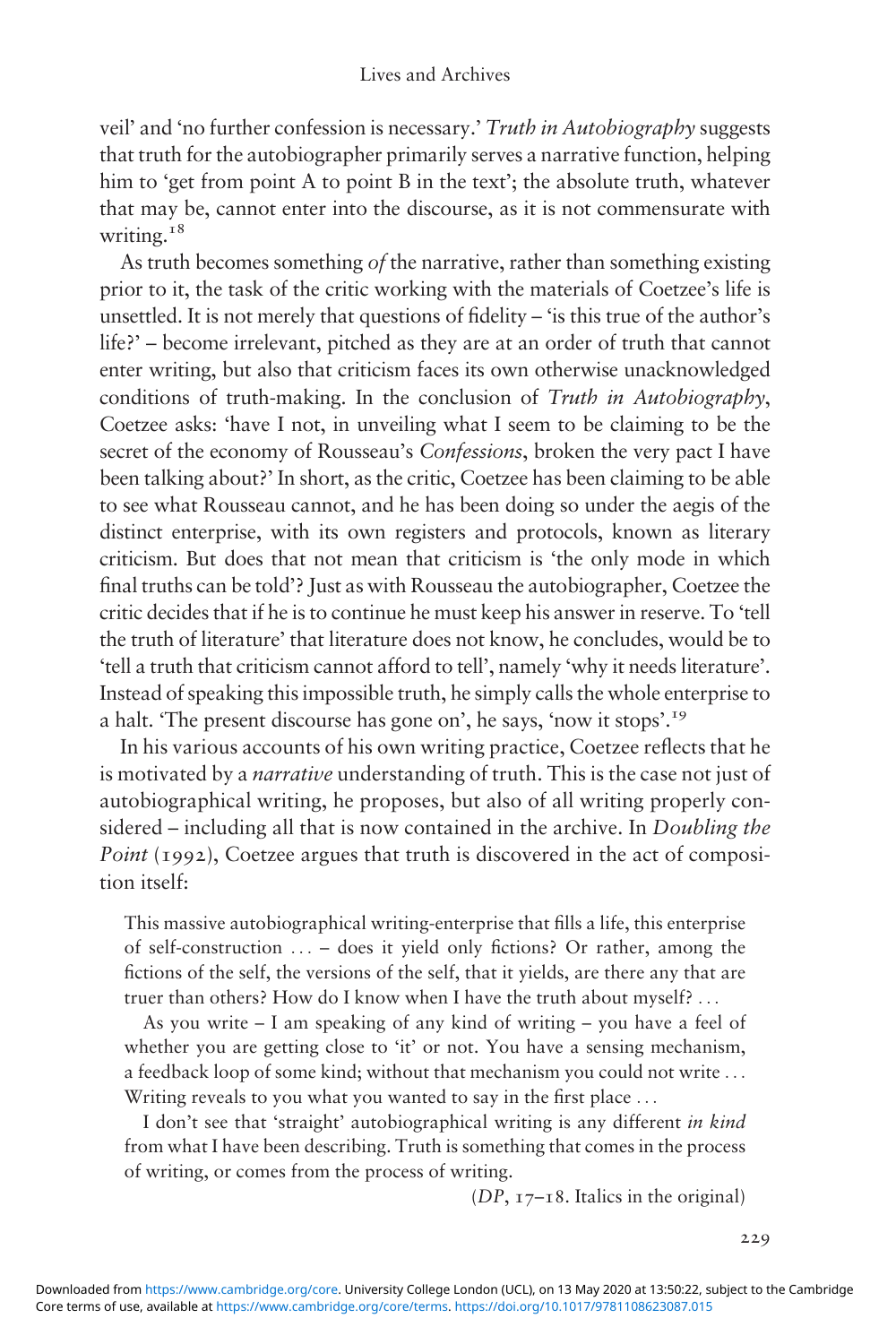## andrew dean

The central question of all writing, in this view, is one of truth. Specifically, it is the question of the particular truth of the writing's self, a truth that has been created in the gambit that is writing, the getting from A to B. Feeling one's way toward this truth is what makes enterprises of self-construction in writing something other than a series of groundless fictions. In this process of writing, he continues, the self is written – 'writing writes us'  $(DP, 18)$ .

In these reflections on what kind of truth motivates and is produced by writing, and what kind of truth criticism can access, Coetzee is thinking about the very questions of critical method that are now emerging in the treatment of his archival materials. Yet he is also rendering strange such terms as 'personal' and 'impersonal', which become mere secondary functions of writing. Refusing both Attwell's and Bolin's approaches – ones centred on the composition and development of works, or on reading the notebooks against the novels and autrebiographies – he focuses on the experiences and subjects that are created in the texts themselves.

Such a desire to move away from predetermined critical paradigms certainly reflects a pressurized moment in the history of Coetzee's reception. In the 1980s, alongside celebrations of his fiction, there was also some criticism of Coetzee's apparent failure to write works that were committed in the right way to the struggle against apartheid. Nadine Gordimer famously claimed in her review of Life & Times of Michael K that Coetzee's 'heroes are those who ignore history, not make it'; which is a 'challengingly controversial position for a writer to take up in South Africa'. <sup>20</sup> This review, in particular, stung Coetzee. (In notebook entries from immediately afterward, he wrote with distaste, 'They want my books to be-about. Specifically, to be-about South Africa, about social relations in that country.<sup>21</sup>) His public response in 'The Novel Today', an address given at the Cape Town Book Week in 1987, was to call into question a mode of reading in which 'the novelistic text becomes a kind of historical text, an historical text with a truth-value that requires a fairly sophisticated mode of interpretation'.<sup>22</sup>

At the same time, though, Coetzee's reservations also draw on his own enduring efforts to think about critical method. Simply put, he is not certain that the process by which the critic converts the author's words from one discourse into another gives access to truths intimate to the author. It is a function of rhetoric for truths to feel intimate, but there is ultimately an order of truth not containable within the discourse of criticism as it stands. In this view, criticism as the attempt to draw off the last veil is misguided: as he says in Doubling the Point, 'in the act of triumphantly tearing the clothes off its subject and displaying the nakedness beneath –"Behold the truth!" – [literary criticism] exposes a naïveté of its own' (DP, 106). The situation of biographical criticism – hunting out the diary entry, letter, or manuscript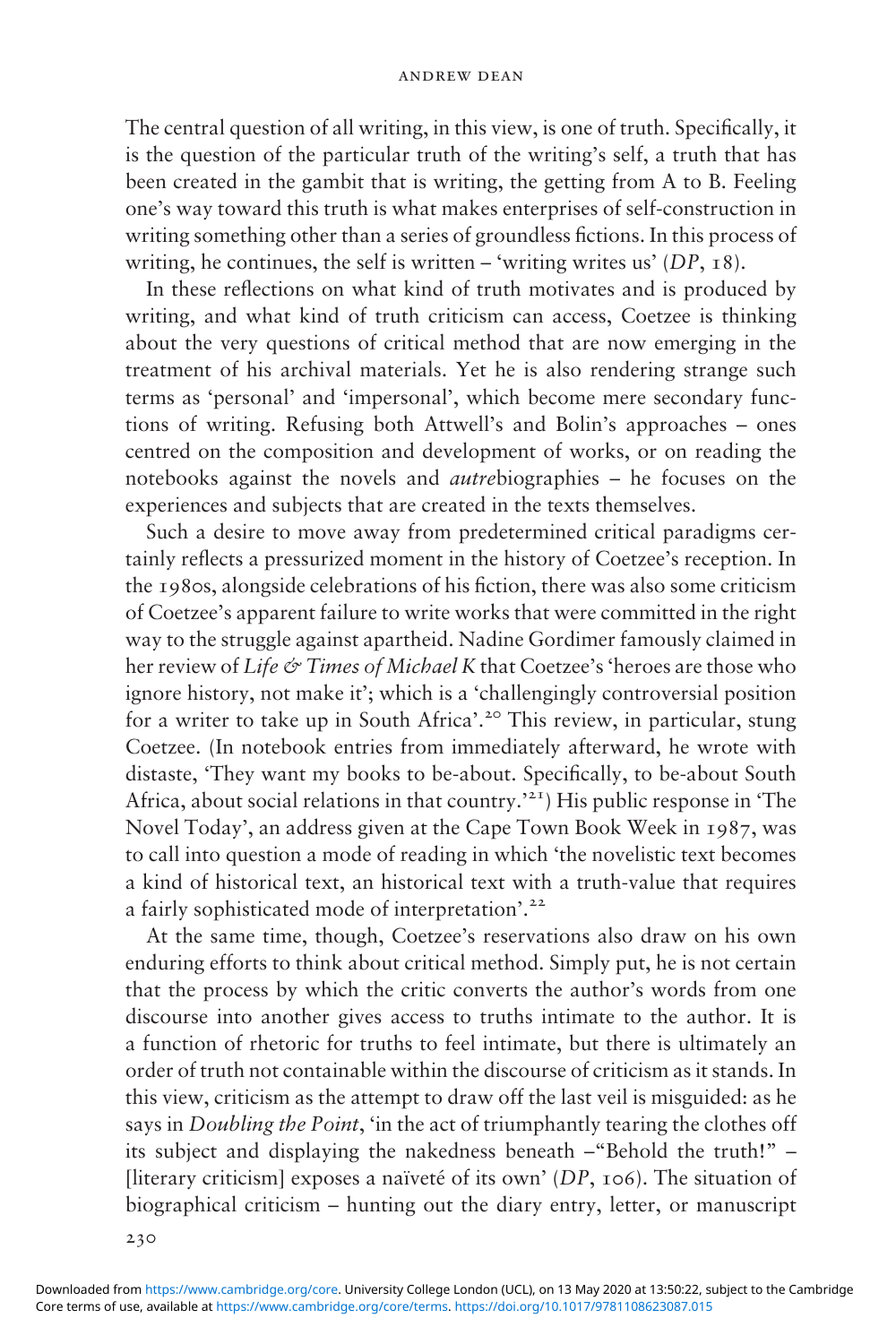note that will reveal it all – is merely another version of the same problem, the pursuit of an impossible and inaccessible truth.

Faced with such scepticism toward the way literary criticism in general handles literary texts, Coetzee has attempted to develop alternatives. In his essay on Erasmus's The Praise of Folly, he advocates (if it makes sense to speak in such terms) reading from a position of 'weakness', an 'evasive (non)position inside/outside the play'  $(GO, 103)$ . This is the logical endpoint of Coetzee's thinking about truth in autobiography, truth in criticism, and even truth in writing: refusing to evaluate writing by standards that are determined in advance, by what he elsewhere calls the 'rather tight discourse of criticism itself', he instead imagines criticism that is simultaneous with reading, just as truth and the self are simultaneous with composition (DP, 246). The experience itself, the getting from A to B in a text, with all of its affective loading, is what matters for the critic. Wilm takes up such a challenge in the context of the archive. Rather than reading the published works as a 'surface that needs to be looked through so as to get a glimpse at the archival depths, the hidden truths', Wilm borrows from Hans Magnus Enzensberger to argue for the archive as a 'compost heap' – one that simultaneously contains 'decomposing rubbish' and 'productive humus'.<sup>23</sup>

Yet if we were to read both inside and outside the play would we be giving up the autonomy of the discipline – a discipline which privileges the language and tradition of reason – in which we are engaged? It is certainly the case that Coetzee limits the authority of criticism in favour of literature. The archive as it is now used by critics functions in a remarkably similar way, as a source of authority that is not determined in advance by the critical enterprise, but rather by the author himself and the institutions which he allows to mediate his work. Coetzee (again) recognizes that reading in a non-critical way may be impossible. In a comic moment, the John character in Summertime asks to play a Schubert cassette while he and his lover have sex. The attempt to make the meaning of the music simultaneous with its experience, to circumvent the rather tight discourse of musical appreciation, perhaps, is ultimately a failure. His lover is not moved by the history of feelings John believes contained in the music, and the two of them remain in the grips of the rather tawdrier order of truth associated with this world ( $Sum, 68-70$ ). The suggestion is that the version of the critical enterprise that 'John' has imagined – a version grounded in aesthetic experience – cannot be converted into a methodology in any positive sense.

As Coetzee's career has developed, the extent to which his writing is invigorated by questions of life and life-writing has only become clearer.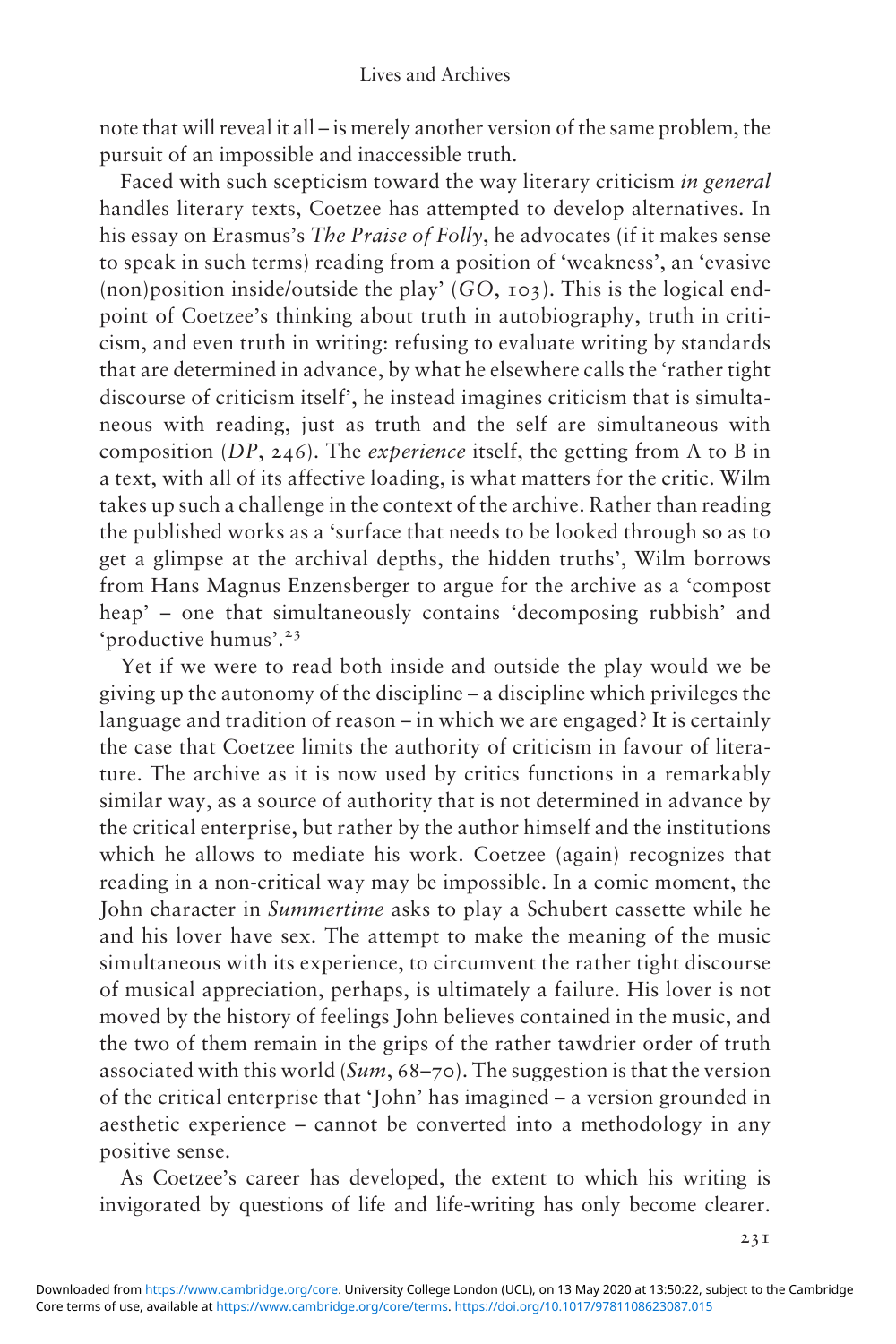His papers at the HRC, the 2012 Kannemeyer biography, and the autobiographical trilogy have all focused attention on these elements. Critics have further emphasized that Coetzee is always, and has always been, an archival writer. The research emerging out of encounters with the archive is no doubt producing new insights – we can now see more clearly certain of the situations out which his writing has emerged. Yet, even as more materials become available, problems of critical method have only become more pressing. In light of Coetzee's own writing, and of what is in the archive, the traditions through which archives are generally handled, auto/biographical archives in particular, must now be brought into the debates about reading methods which have again returned to the centre of literary studies.

These debates have revolved especially around the value of critique. In particular, Rita Felski and others have argued that moving beyond critique, and away from a 'hermeneutics of suspicion', might allow us to make better account of our enduring attachments to literary texts. Yet I suggest that reading which is more clearly grounded in institutions, as well as sensitive to questions of form, would allow critics to evaluate Coetzee's archive with an eye toward both the particular literary and material situations out of which they have emerged and the nature of the texts themselves. This does not mean either suspicion or enchantment, but rather a critical practice grounded in particular literary environments, including our own, as critics whose future labours are inscribed in advance in the modern literary archive. To do otherwise is to risk insularity, especially in the context of an academy very much smitten with Coetzee's interventions into everything from social politics to the relationship between humans and animals.

In making these remarks, I am suggesting that interpretation, as opposed to historical description or excavation, must remain the primary focus of studies of Coetzee. The most compelling criticisms of his writing are still those that were published before the archive became available in its present form. While some of what is housed at the HRC may call into question elements of Derek Attridge's thinking, it is in fact by demoting historical and contextualist approaches to the novels that J. M. Coetzee and the Ethics of Reading (2004) is able to sustain its powerful and sensitive readings of Coetzee's fiction. The risk with the archive is that it will move critics away from such richly speculative responses to powerful writing, and draw scholars instead into a labyrinth of authorial motivation and biographical resonance. There may be certain intellectual satisfactions with such endeavours, but they ultimately do not respond to what has motivated the scholarship in the first place: the public and private significance of the fictions.